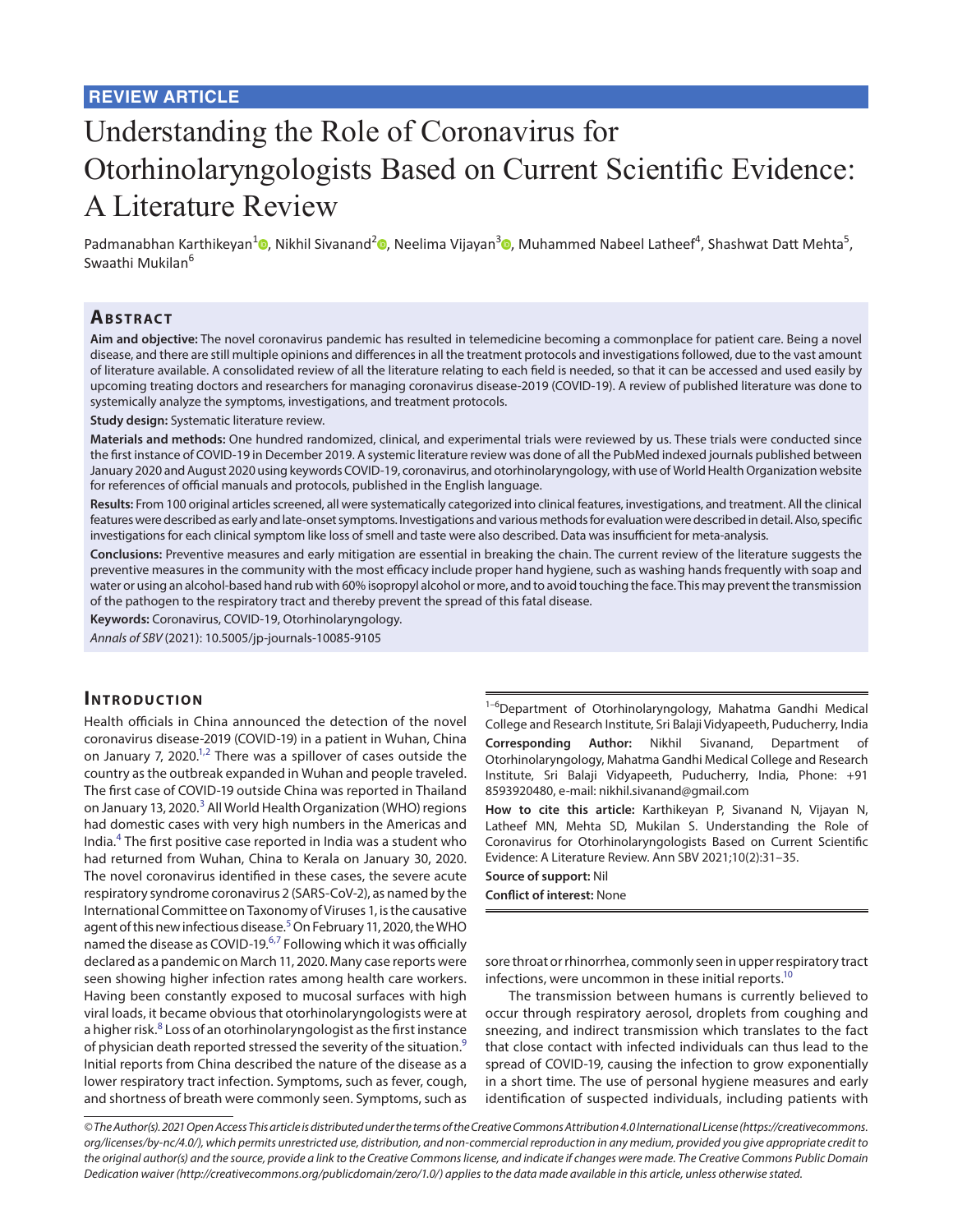atypical presentations, is key to prevent cross-infections. There are increasing reports of paucisymptomatic or clinically atypical cases of COVID-19, which represent potential silent carriers of infection. This is even more relevant for health care professionals, who are at an elevated risk of exposure, and at the same time may be victims of unknowingly responsible for disseminating new cases of the disease.<sup>11</sup>

# **MATERIALS AND METHODS**

In this article, we have analyzed and reviewed variously randomized, clinical, and experimental trials that have been conducted since the COVID-19 pandemic first struck in December 2019. A systemic literature review was done of all the PubMed indexed journals published between January 2020 and August 2020 using keywords COVID-19, coronavirus, and otorhinolaryngology, with use of WHO website for references of official manuals and protocols, published in the English language.

# **CLINICAL FEATURES**

A survey by Salepi et al. among 223 patients showed the generalized symptoms ranges from fatigue, myalgia, arthralgia, dyspnea, fever, cough, and generalized headache. The ENT symptoms were found to be loss of taste, loss of smell, nasal congestion, sore throat, dry throat, rhinorrhea, frontal headache, and earache. ENT symptoms were found to be more common when compared to general symptoms.

A case report by Maniaci et al. reported late-onset rash in a 1-year-old boy as an atypical presentation of COVID. Reports also included in a 15-year-old boy with late-onset rash in the lower limbs along with taste and smell loss (3). During the initial outbreak of COVID-19, the symptoms of admitted patients in China included cough, fatigue, fever, breathing difficulty, chest tightness, myalgia, diarrhea, vomiting, anorexia, headache, sore throat, dizziness, chest pain, and palpitations.[8](#page-3-7)

The SARS-CoV-2 infection has recently been attributed as a probable precursor of hearing loss. Brainstem involvement may explain the auditory symptoms. Hence, hearing loss is a significant clinical manifestation of SARS-CoV-2 infection, particularly sensorineural hearing loss. Early detection and intervention has positive outcomes as far as hearing loss is concerned.<sup>12</sup>

This disease, caused by the coronavirus, has symptoms of fever, nonproductive cough, fatigue, and difficulty breathing associated with other typical laboratory findings. COVID-19 may also show features, such as bilateral pneumonia with multiple ground-glass opacities and lung abnormalities on computed tomography scan. The incubation period is around 3–9 days but may have a range between 0 and 24 days. Droplet infection between humans is mainly considered the primary contagion. The commonly seen ENT manifestations are nasal discharge, blocked nose, rhinorrhea, smell disturbances with or without taste disturbances. Other ENT symptoms that are described include postnasal drip, sore throat, facial pain/heaviness of head, earache, difficulty in swallowing or breathing difficulty.<sup>13</sup>

Owing to the dicey manifestation of early symptoms, the incubation period of the infection is not certain. Symptoms may present between days 3 and 14 following exposure, with an average of 5 days. Similarly, the duration of infectivity is also uncertain. The commonly reported range is between days 7 and 14. Infectivity is believed to be at the highest as symptoms start. The COVID-19 virus can be detected outside the body for a time of up to 3 hours in aerosols, 24 hours on cardboard, and up to 3 days on stainless steel and plastic. All this facilitates a widespread and fast transmission.<sup>14</sup>

The rapid development of bilateral pneumonia is the most severe complication, critically affecting the lower respiratory tract leading to an increased mortality rate, especially in males, elderly patients, immunocompromised patients, and those with a history of metabolic disorders or other chronic diseases. Males demonstrated a more aggressive clinical image than females, which was seen to progress to the need for prolonged oxygenation or admission to a high dependency care unit. Moreover, they also reported a significantly higher mortality rate among male infected patients in comparison to females, although the age-dependent mortality risk was equal for both genders.<sup>15</sup>

In a study reported by Freni et al., paucisymptomatic and asymptomatic COVID-19 positive patients, representing as most of the cases, have reported anosmia and dysgeusia.<sup>[16](#page-3-15)</sup> Among affected individuals with a disorder of taste, the inability to recognize salt taste was the most self-reported taste dysfunction.<sup>17</sup> Data on asthmatic patients with COVID-19 having isolated asthma or asthma as multiple comorbidities are not available in most studies, particularly in the context of hypertension, obesity, and diabetes. Obesity is a particularly significant risk factor for COVID-19 and hence, for its severity with associated asthma.

Hence, individuals with asthma being at a higher or lower risk of acquiring COVID-19 may depend on various factors, such as geography, age, multiple comorbidities, air quality, genetic predispositions, and social behavior. As stated by the International Primary Care Respiratory Group, patients struggle to distinguish their symptoms between asthma episodes and COVID-19. Thus, they may consequently delay seeking professional help. Affected individuals may have recurrences or waves of repeated symptoms making it tough to comprehend whether the symptoms are related to an exacerbated episode of asthma or COVID-19. The Center for Disease Control and Prevention in the US has propositioned that people with moderate to severe asthma may be at greater risk of getting severely sick from COVID-19. COVID-19 may affect the respiratory tract, trigger an asthmatic episode, perhaps even lead to pneumonia, and acute respiratory disease. In a recent epidemiological study, smell impairment had a prevalence of 13.5%, taste impairment showed a prevalence of 17.3%, and 2.2% prevalence for both taste and smell impairment in the adult population of the United States. Smell dysfunction has a noteworthy influence on the quality of life, as well as diminished ability to sense noxious environmental elements, such as fires, gas leaks, spoilt food. It also leads to reduced appetite which may eventually lead to malnutrition, reduction of immunity, and the worsening of medical ailment. Loss of smell has also been found to be associated with the added risk of mortality.

## **In v e s tigatio n s**

COVID-19 is an emerging disease with a wide spectrum of symptoms and various diagnostic modalities have been described from reverse transcriptase-polymerase chain reactions (RT-PCR) testing to symptom-specific investigation. Laboratory testing of the novel coronavirus includes methods that either detects the presence of the virus or the antibodies produced in response to the viral infection, in samples of specimens taken from suspected individuals ([Table 1\)](#page-2-0).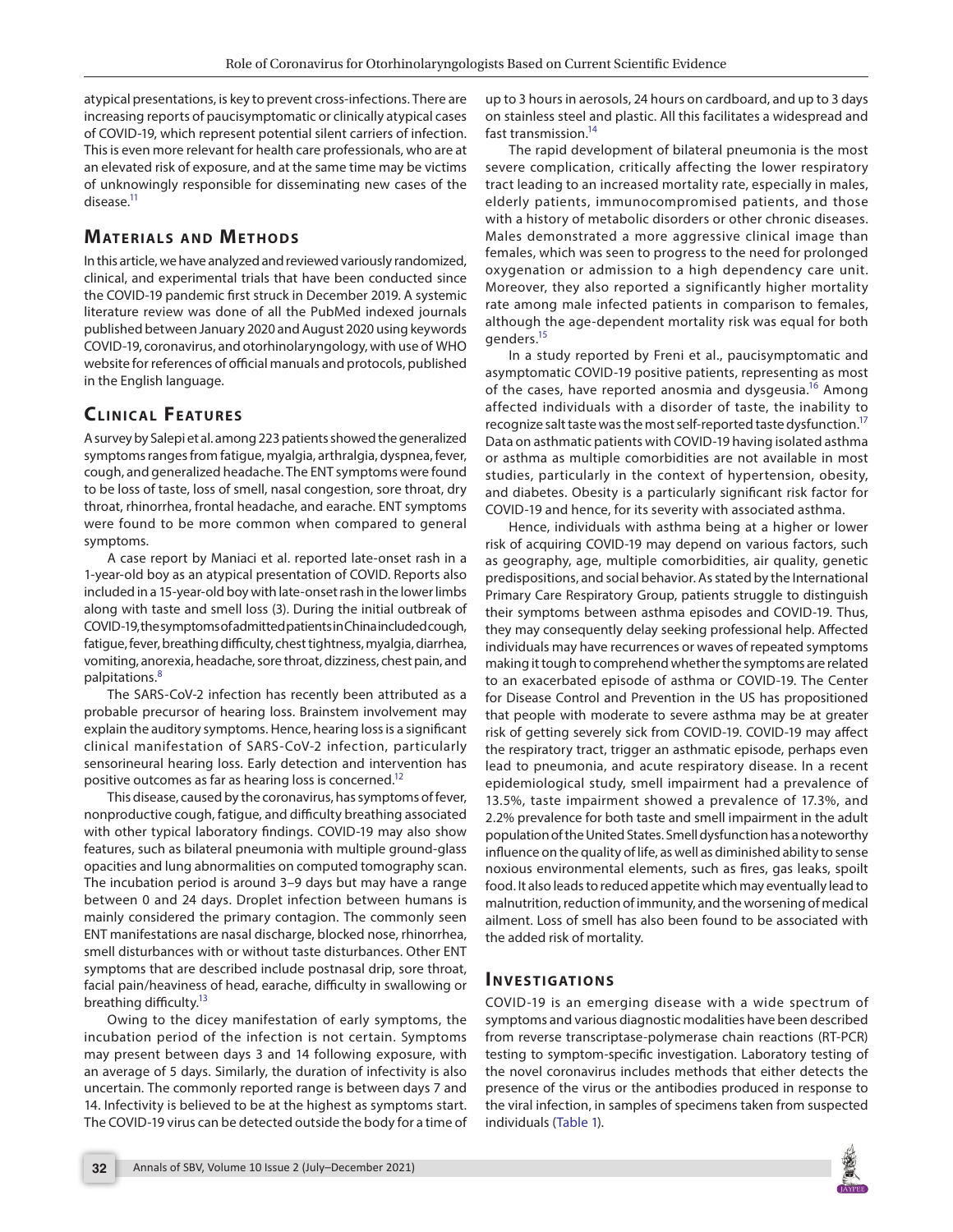<span id="page-2-0"></span>

| Table 1: Routinely used specimens (Adapted from the WHO guidelines) |  |  |
|---------------------------------------------------------------------|--|--|
|---------------------------------------------------------------------|--|--|

| Specimen type                                                    | Collection materials                      |
|------------------------------------------------------------------|-------------------------------------------|
| Nasopharyngeal and oropharyngeal                                 | Dacron or polyester                       |
| swabs                                                            | flocked swabs                             |
| Bronchoalveolar lavage (BAL)                                     | Sterile container                         |
| Endotracheal aspirate, nasopharyngeal,<br>or nasal wash/aspirate | Sterile container                         |
| Sputum                                                           | Sterile container                         |
| Tissue from biopsy/autopsy                                       | Sterile container with                    |
| including lung                                                   | saline or viral transport<br>medium (VTM) |
| Serum                                                            | Serum separator tube                      |
| Whole blood                                                      | Collection tube                           |
| Stool                                                            | Stool container                           |
| Urine                                                            | Urine collection container                |
|                                                                  |                                           |

## **Routinely Used Specimens (Adapted from the WHO Guidelines)**

#### *Nasopharyngeal and Throat Swabs*

At present confirmatory diagnosis is based on the detection of viral ribonucleic acid by nucleic acid amplification tests, such as NAAT, real-time RT-PCR with confirmation of nucleic acid sequencing. The testing method that is preferred is a real-time RT-PCR test, which is analogous to that used for the identification and diagnosis of SARS-CoV. At present viral cultures have limited significance and are not recommended. Patients affected with COVID-19 have been shown to have high viral loads in their respiratory tracts, in under 5–6 days of onset of symptoms. A nasopharyngeal swab with or without an oropharyngeal swab is often advocated for screening as well as diagnosis of the infection. A single nasopharyngeal swab is a preferred modality as it may be better tolerated and is also considerably safer for the health care worker taking the swab. Nasopharyngeal swabs have an intrinsic quality check as they generally reach the proper area to be tested in the nasal cavity. There are many reports that say oropharyngeal swabs are preferred to nasal swabs in China for testing during the COVID-9 pandemic. A recent study conducted by Wang et al. revealed that samples of bronchoalveolar lavage (BAL) fluid had the highest concentration of SARS-CoV-2 RNA. A lower respiratory tract sputum specimen which can be a sputum sample or BAL fluid specimen collected following intubation may also be used for viral load assessment.<sup>18</sup> In a study conducted by Calvo-Henriquez et al., the Gold Standard test for the diagnosis of COVID-19 was reported to be the RT-PCR, however, the sensitivity of this test was reported to be 72% by early tests[.19](#page-4-8) SARS-CoV-2 may also be detected in RT-PCR from tears and conjunctival secretions collected with a virus sampling swab by sweeping the lower eyelid fornices.

#### *Immunoassays*

Immunoassays help in the rapid detection of SARS-CoV-2 antigens or antibodies. Assays have been developed for the detection of antigens such as that of the SARS-CoV-2 virus and for detecting antibodies (IgM and IgG) against COVID-19.

#### *Blood Tests*

Blood tests that are routinely done for the assessment of COVD-19 vary from complete blood count to more advanced sophisticated tests like viral nucleic acid assays. A wide plethora of blood tests are available like arterial blood gas analysis. An elaborate review of literature has found that COVID-19 positivity is associated with lymphopenia [that is, abnormally low level of white blood cells (WBCs) in the blood], altered liver function tests and markers for muscle tissue damage, $20,21$  $20,21$  $20,21$  and significantly increased C-reactive protein (CRP) levels.<sup>22</sup> In a comprehensive list of the most frequent abnormalities in COVID-19 patients has been reported: among the 14 conditions considered, they report increased aspartate aminotransferase, decreased lymphocyte count (WBC), increased lactate dehydrogenase (LDH), increased CRP, increased WBC count, and increased alanine aminotransferase.<sup>[23](#page-4-3)</sup>

#### *For Anosmia*

Scratch cards and sniff tests are commonly used for the clinical assessment of smell disturbances but the cost per unit limits its use for mass screening. Pediatric assessment can be done by child-friendly odor panels. These are used with mint or banana on felt pen-like dispensers? and the child is asked to block the nose while chewing sweets followed by releasing the nose to smell the flavor.<sup>[7](#page-3-6)</sup> Few studies report the use of the University of Pennsylvania Smell Identification Test, with a score less than 33–34 suggesting hyposmia is also put into use for evaluating loss of smell in symptomatic patients.<sup>14</sup> Self-administered pungent smell sniffing using ethyl alcohol or butanol has been reported in many studies for delineating smell disorders associated with COVID-19.<sup>14</sup>

#### *For Dysgeusia*

Dysgeusia is often seen hand in hand with anosmia. In a routine setup, gustatory screening is done by incorporating sweet, salt, sour, and bitter tastes or a sudden change in the preference of diet or perceiving of normal taste. Chemical gustatometry presents as a useful kit to differentiate various tastes along with smell disorders and pure taste anomalies using disposable kits for COVID-19.<sup>[24](#page-4-4)</sup>

#### *Audiological Tests*

With hearing loss which can be both sudden onset or gradual onset, tinnitus and giddiness as chief complaints, audiological assessment should be done using pure tone audiometry, tympanometry, and otoacoustic emission[.7](#page-3-6)

## **TREATMENT**

The extract (11αOH-KA) of *Adenostemma lavenia* (L.) O. Kuntze leaves have been seen to have anti-inflammatory properties and are used as a traditional medication to treat affected individuals with hepatitis and pneumonia as observed in Taiwan and China *A. lavenia* water and chloroform fractions have been shown to have antioxidant attributes *in vitro*. These materials (11αOH-KA and *A. lavenia* extracts) may be beneficial in treating COVID-19 patients since *A. lavenia* extracts and nuclear factor-erythroid factor 2-related factor 2 (NrF2) activators have been shown to help alleviate the symptoms of pneumonia in model animals.<sup>[25](#page-4-5)</sup>

Tracheostomy is a high-risk procedure because of high aerosol transmission. In such cases, venovenous extracorporeal membrane oxygenation provides an adequate time plan and preparation for surgery. It reduces aerosol formation, decreases the risk linked with a life-saving tracheostomy, and avoids the patient from the development of ischemia.<sup>26</sup> A study by Morvan et al., confirmed the feasibility and safety of percutaneous dilatational tracheostomy for both patients and the staff. This safeguards both the patient and caregivers.<sup>[3](#page-3-2),[7](#page-3-6)</sup> It may be performed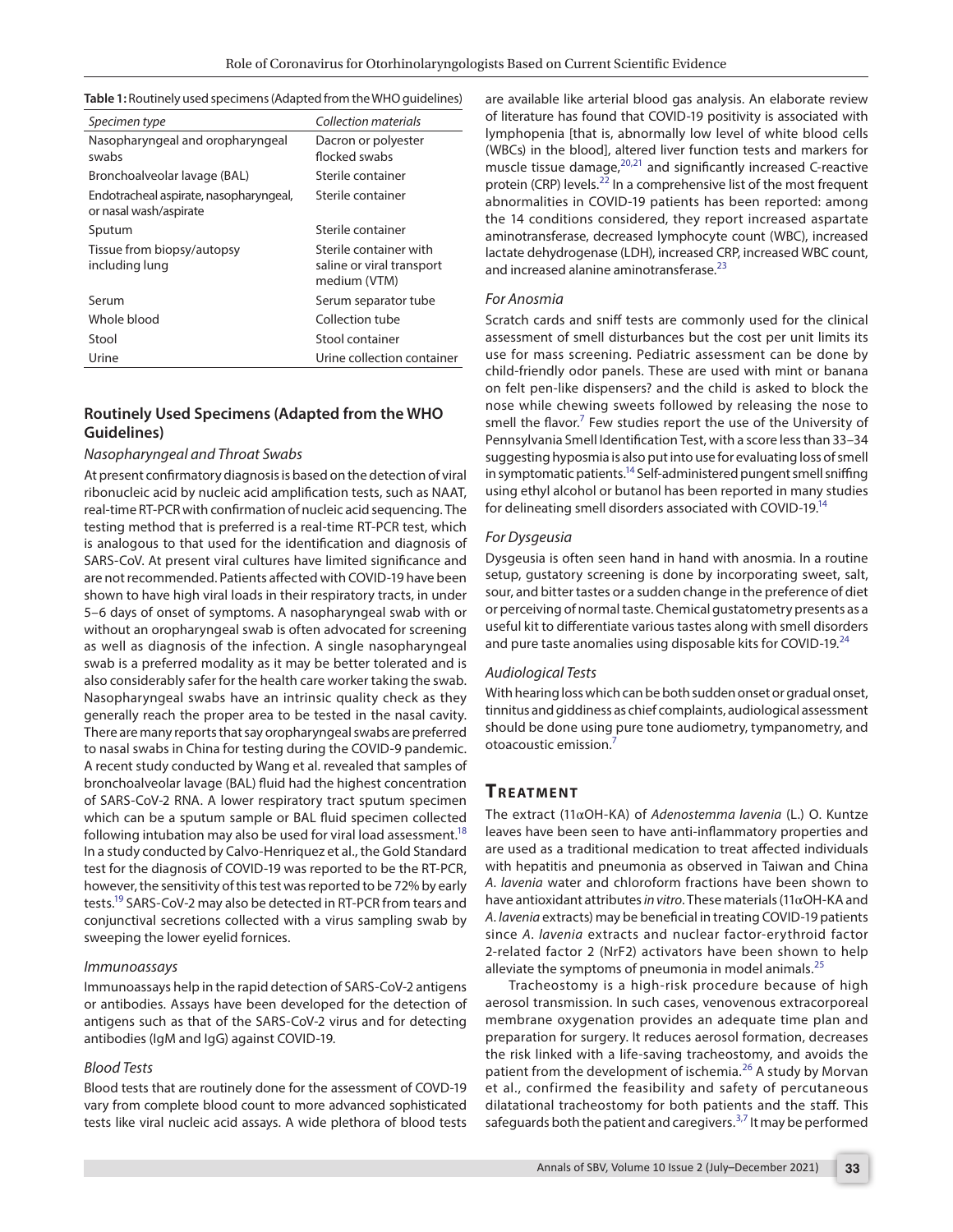by one or more intensive care physicians to allow for withdrawal of prolonged mechanical ventilation in intensive care patients between days 7 and 15. It has the advantage of being relatively quick, noninvasive, safe and can be done even at the bedside. Percutaneous tracheostomy as a procedure is also advantageous in ensuring peri-cannula tightness, decreasing the risk of aerosol infectivity for staff managing the cannulae. Despite anatomical conditions being unfavorable (short neck: 83.3%, overweight or obese: 88.9%), eighteen patients had successfully undergone percutaneous dilatational tracheostomy. The median time to completion was 11 days after intubation, with an average time of 7 minutes. The procedure was technically compliant in 83.3% of cases and was considered easy in 72.2%, with two minor perprocedural complications. No conversion to open surgery was required in any of the 18 cases. Only one incidence of major post procedural complication of late hemorrhage was seen. This shows the viability of percutaneous tracheostomy under COVID-19 biohazard conditions.<sup>[27](#page-4-9)</sup>

Severe acute respiratory syndrome coronavirus 2 (SARS-CoV-2) is very similar in structure to SARS-CoV. In infection of SARS-CoV and the Middle East respiratory syndrome (MERS), older studies have shown the *in vitro* virucidal action of povidoneiodine (PVP-I). SARS-CoV-2 has been shown to have a predilection for the oropharynx and nasopharynx. A significant proportion of individuals affected by COVID-19 have been seen to be asymptomatic, but shed viral particles, 0.5% PVP-I solution has been shown to be a safe therapy when used as a mouthwash or taken nasally. Patients were instructed to put 0.5% PVP-I drops in their nose, and rinse their mouth with a PVP-I gargle prior to being examined for 30 seconds. For endoscopic procedures, gargling and nasal douching are preferably started 1 day prior. This nasal douching and gargling have to be repeated just before the procedures. Nasal packing with 0.5% PVP-I along with 4% xylocaine/adrenaline solution was used and a record of tolerability was made and no allergic reaction was seen.<sup>[28](#page-4-10)</sup>

Povidone-iodine has been shown to be safe to be used in the nose at concentrations of up to 1.25% and concentrations of up to 2.5% in the mouth, for a maximum of up to 5 months. Povidone-iodine inactivates coronaviruses rapidly, including SARS and MERS when used for durations as little as 15 seconds. This shows the possibility that PVP-I can inactivate SARS-CoV-2. The limitation is that the *in vitro* efficacy has not yet been ascertained.<sup>[29](#page-4-11),[30](#page-4-12)</sup>

# **CONCLUSION**

Preventive measures and early mitigation measures are essential in breaking the chain.[30](#page-4-12) Current review of the literature suggests the preventive measures with the highest efficacy in the community include performing hygienic measures, such as washing hands frequently with soap or using an alcohol-based hand rub with 60% isopropyl alcohol or more and avoiding taking the hands to the face. This can prevent the transmission of the pathogen to the respiratory tract and thereby prevent the spread of this fatal disease.

# **ORCID**

*Padmanabhan Karthikeyan* [h](https://orcid.org/0000-0002-1992-6802
)ttps://orcid.org/0000-0002-1992-6802 *Nikhil Sivanand* [h](https://orcid.org/0000-0002-2724-8650)ttps://orcid.org/0000-0002-2724-8650 *Neelima Vijayan* [h](https://orcid.org/0000-0001-8699-1965)ttps://orcid.org/0000-0001-8699-1965

### **Refe r e n c e s**

- <span id="page-3-0"></span>1. Huang C, Wang Y, Li X, Ren L, Zhao J, Hu Y, et al. Clinical features of patients infected with 2019 novel coronavirus in Wuhan, China. Lancet 2020;395(10223):497–506. DOI: 10.1016/S0140-6736(20)30183-5.
- <span id="page-3-1"></span>2. Zhu N, Zhang D, Wang W, Li X, Yang B, Song J, et al. A novel coronavirus from patients with pneumonia in China, 2019. N Engl J Med 2020;382(8):727–733. DOI: 10.1056/NEJMoa2001017. PMID: 31978945.
- <span id="page-3-2"></span>3. Pongpirul WA, Pongpirul K, Ratnarathon AC, Prasithsirikul W. Journey of a Thai taxi driver and novel coronavirus. N Engl J Med 2020;382(11):1067–1068. DOI: 10.1056/NEJMc2001621. PMID: 32050060.
- <span id="page-3-3"></span>4. World Health Organization (WHO). Situation report–141 coronavirus disease 2019 (COVID-19) June 9, 2020. Geneva: WHO. Available from: https://www.who.int/emergencies/diseases/novel-coronavirus-2019/ situation-reports/ [Accessed: June 10, 2020].
- <span id="page-3-4"></span>5. Bousquet J, Jutel M, Akdis CA, Klimek L, Pfaar O, Nadeau KC, et al. ARIA-EAACI statement on asthma and COVID-19 (June 2, 2020). Allergy 2021;76(3):689–697. DOI: 10.1111/all.14471.
- <span id="page-3-5"></span>6. Kozin ED, Remenschneider AK, Blevins NH, Jan TA, Quesnel AM, Chari DA, et al. American Neurotology Society, American Otological Society, and American Academy of Otolaryngology-Head and Neck Foundation guide to enhance otologic and neurotologic care during the COVID-19 pandemic. Otol Neurotol 2020;41(9):1163. DOI: 10.1097/ MAO.0000000000002868.
- <span id="page-3-6"></span>7. Hall A, Frauenfelder C, Butler C, Coyle P, Hopkins C. Paediatric olfactory dysfunction: a chance to detect COVID-19? Arch Dis Child 2021;106(3):e17. DOI: 10.1136/archdischild-2020-319971.
- <span id="page-3-7"></span>8. Maniaci A, Iannella G, Vicini C, Pavone P, Nunnari G, Falsaperla R, et al. A case of COVID-19 with late-onset rash and transient loss of taste and smell in a 15-year-old boy. Am J Case Rep 2020;21:e925813. DOI: 10.12659/AJCR.925813.
- <span id="page-3-8"></span>9. Al-Ani RM, Acharya D. Prevalence of anosmia and ageusia in patients with COVID-19 at a Primary Health Center, Doha, Qatar. Indian J Otolaryngol Head Neck Surg 2020;1–7. DOI: 10.1007/s12070-020- 02064-9.
- <span id="page-3-9"></span>10. Salepci E, Turk B, Ozcan SN, Bektas ME, Aybal A, Dokmetas I, et al. Symptomatology of COVID-19 from the otorhinolaryngology perspective: a survey of 223 SARS-CoV-2 RNA-positive patients. Eur Arch Otorhinolaryngol 2021;278(2):525–535. DOI: 10.1007/ s00405-020-06284-1.
- <span id="page-3-10"></span>11. Spadera L, Viola P, Pisani D, Scarpa A, Malanga D, Sorrentino G, et al. Sudden olfactory loss as an early marker of COVID-19: a nationwide Italian survey. Eur Arch Otorhinolaryngol 2021;278(1):247–255. DOI: 10.1007/s00405-020-06252-9.
- <span id="page-3-11"></span>12. Saniasiaya J. Hearing loss in SARS-CoV-2: what do we know? Ear Nose Throat J 2021;100(2\_suppl):152S–154S. DOI: 10.1177/0145561320946902.
- <span id="page-3-12"></span>13. Barillari MR, Bastiani L, Lechien JR, Mannelli G, Molteni G, Cantarella G, et al. A structural equation model to examine the clinical features of mild-to-moderate COVID-19: a multicenter Italian study. J Med Virol 2021;93(2):983–994. DOI: 10.1002/jmv.26354.
- <span id="page-3-13"></span>14. Brookes NRG, Fairley JW, Brookes GB. Acute olfactory dysfunction-a primary presentation of COVID-19 infection. Ear Nose Throat J 2020;99(9):94–98. DOI: 10.1177/0145561320940119.
- <span id="page-3-14"></span>15. Giovanni A, Radulesco T, Bouchet G, Mattei A, Révis J, Bogdanski E, et al. Transmission of droplet-conveyed infectious agents such as SARS-CoV-2 by speech and vocal exercises during speech therapy: preliminary experiment concerning airflow velocity. Eur Arch Otorhinolaryngol 2021;278(5):1687–1692. DOI: 10.1007/ s00405-020-06200-7.
- <span id="page-3-15"></span>16. Freni F, Meduri A, Gazia F, Nicastro V, Galletti C, Aragona P, et al. Symptomatology in head and neck district in coronavirus disease (COVID-19): A possible neuroinvasive action of SARS-CoV-2. Am J Otolaryngol 2020;41(5):102612. DOI: 10.1016/j.amjoto.2020.102612.
- <span id="page-3-16"></span>17. Patterson JM, Govender R, Roe J, Clunie G, Murphy J, Brady G, et al. COVID-19 and ENT SLT services, workforce and research in the UK: A discussion paper. Int J Lang Commun Disord 2020;55(5):806–817. DOI: 10.1111/1460-6984.12565.